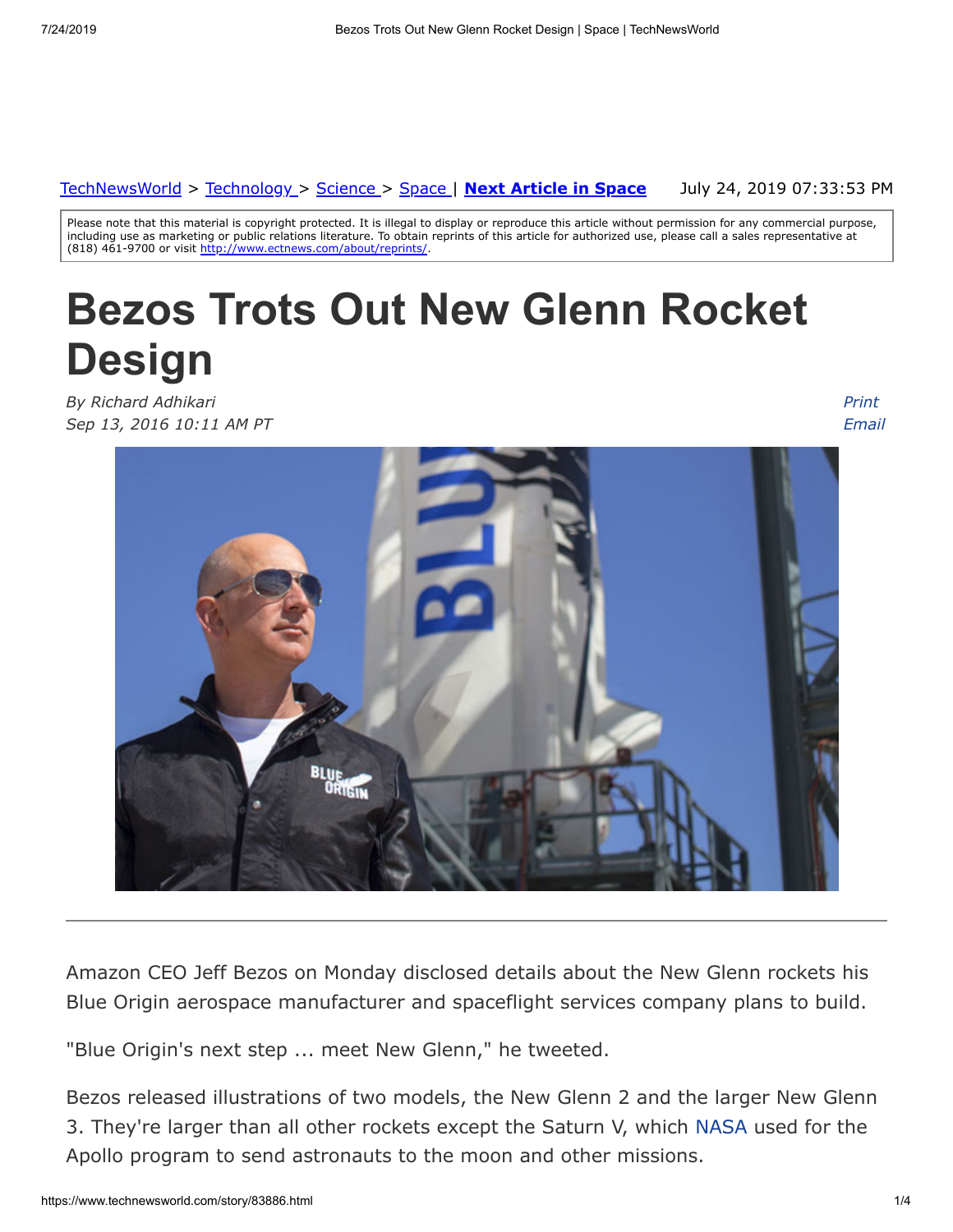



"The New Glenn 2-stage would be Blue Origin's foray into the satellite launch market," noted Jekan Thangavelautham, head of [SpaceTREx](http://www.space.asu.edu/) (space and terrestrial robotic exploration) at Arizona State University. It "will be able to put large satellites in [low Earth orbit] and smaller satellites -- sub-50 to 100 kg -- in higher orbits."

The 3-stage heavy lift rocket "should be able to put large satellites in [geostationary orbit] or send them on interplanetary journeys," he told TechNewsWorld.

First, however, the 3-stage New Glenn "needs to prove the upper stage hydrogenoxygen cryo engine," he pointed out. "That is not an easy accomplishment."

#### **New Glenn Specs**

Both the New Glenn 2-stage and New Glenn 3-stage are 23 feet in diameter. The 2 stage is designed to stand 270 feet tall while the 3-stage rocket will be 313 feet tall.

The booster and the second stage are identical in both, and the booster will be reusable.

The first stage will be powered by seven Blue Origin BE-4 engines delivering 3.85 million pounds of thrust. The BE-4 is a single-shaft staged combustion engine running on liquefied natural gas and liquid oxygen.

The second stage will be powered by one vacuum-optimized BE-4 engine. The New Glenn's third stage will be powered by a single vacuum-optimized BE-3 engine burning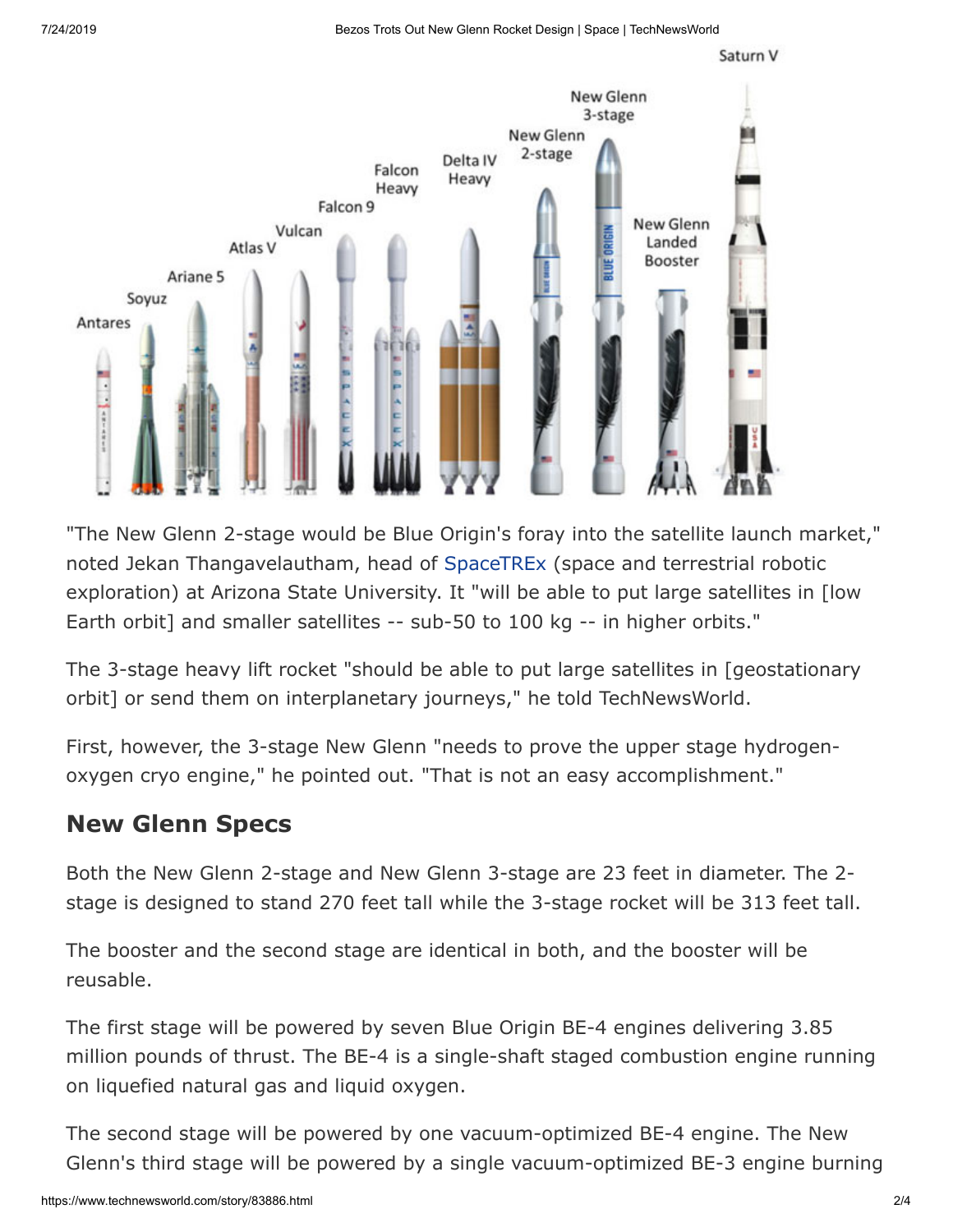liquid hydrogen and liquid oxygen.

The New Glenn 3-stage rocket will be able to fly beyond LEO.

It's expected to launch from Cape Canaveral's LC-36 complex by the end of the decade.

#### **Asteroid Mining Potential**

The New Glenn 2 "is roughly the size of the Saturn V, but its payload will be less since it's using engines and fuel with a lower specific impulse," observed Michael Jude, a program manager at [Stratecast/Frost & Sullivan.](http://ww2.frost.com/research/industry/information-communications-technologies/telecommunications-strategic-forecasting-stratecast/)

Its total thrust "is about half of the Saturn V's, so we can assume that it will be capable of lofting large payloads into Earth orbit," he told TechNewsWorld. "It will probably be capable of lofting smaller payloads into interplanetary space."

Private enterprise increasingly is demonstrating an interest in interplanetary space, especially asteroid mining, Jude said. The New Glenn 2-stage "would seem to be capable of addressing that market."

Further, "several companies are looking to place larger structures into LEO," he pointed out, and "this booster would be ideal for that mission."

### **The Commercial Space Race**

Private companies participating in the space race, apart from Blue Origin, include Elon Musk's [SpaceX,](http://www.spacex.com/) Interorbital Systems, Deep Space Industries, and Planetary Resources. The last two plan to mine asteroids for minerals.

SpaceX, the leading competitor, has won a NASA contract to ferry supplies to the International Space Station, but it has been slowed down by recent accidents. An explosion earlier this month destroyed another Falcon 9 rocket, along with its Amos-6 commercial satellite payload, on the launchpad at Cape Canaveral, reportedly during a static-fire engine test. A Falcon 9 rocket earlier this year crashed into an ocean barge during landing.

"Blue Origin with the New Glenns could go after the same market [as SpaceX] and the satellite launch market as well," SpaceTREx's Thangavelautham suggested. "With the anticipated growth, there will be room for more players." The defense industry is another option.